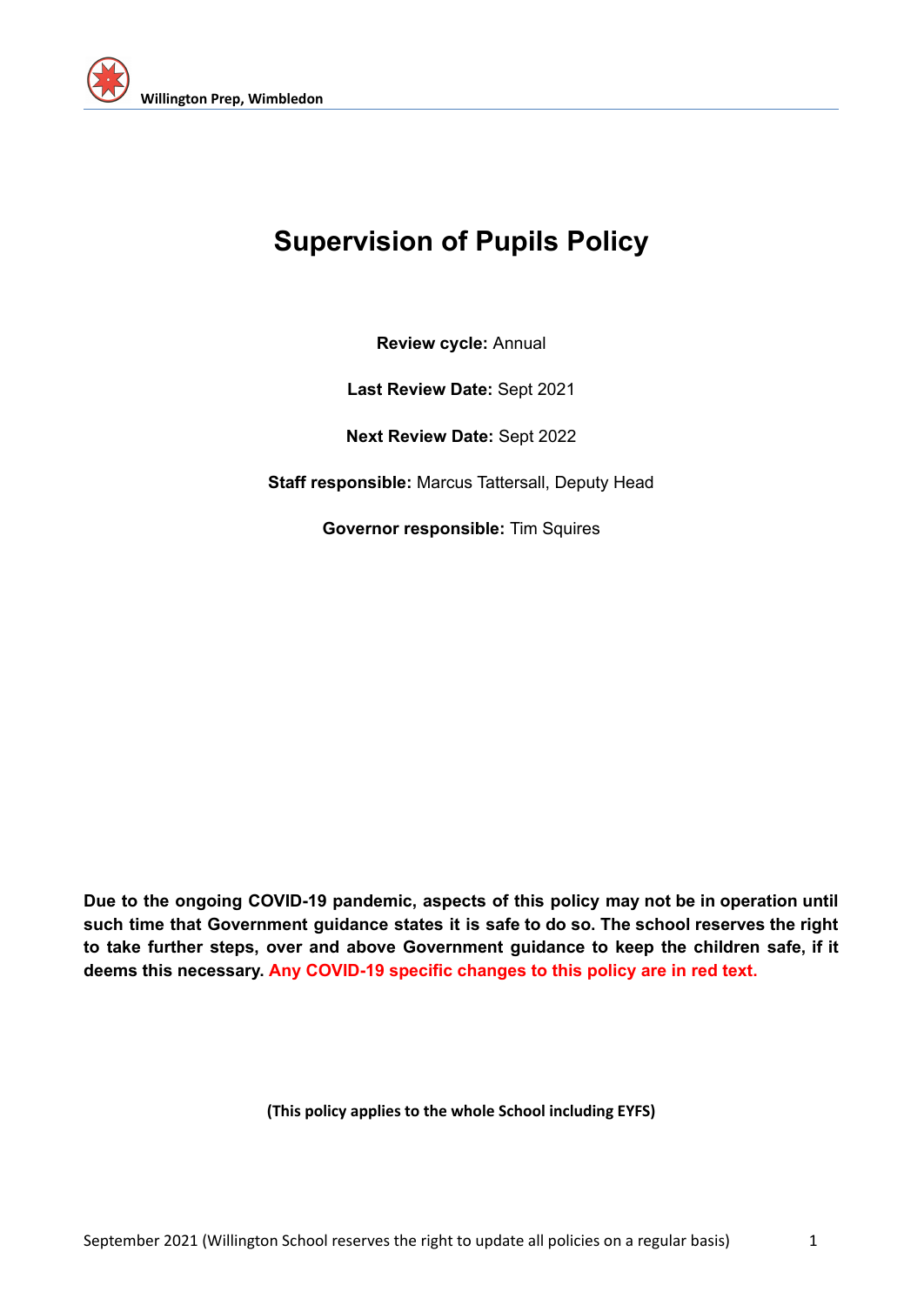

## **SUPERVISION OF PUPILS POLICY**

#### **General**

1. Pupils are not allowed to be on site without supervision. At least one member of staff is always on duty in order to supervise pupils whenever they are in the School outside normal School hours. All members of the teaching staff are expected to take their share of break and lunchtime supervisory duties.

2. Arrangements are made to ensure pupils are supervised during play and choir rehearsals, or other events that bring small groups into School out of hours. Members of the PE Department supervise pupils on both home and away matches.

3. **Movement Off-Site.** All movement of pupils off-site is to be recorded. As any group of pupils depart, the responsible member of staff is to provide the Front Desk with a list showing all pupils (and staff) being taken off-site and details of any alternative collection arrangements. On return to the School, the responsible member of staff is to confirm the details with the Front Desk.

|                   | <b>Gates open</b> |      | <b>Gates Close</b> | <b>School ends</b> | Pick up from                  | <b>Gates Close</b> |
|-------------------|-------------------|------|--------------------|--------------------|-------------------------------|--------------------|
| <b>Nursery</b>    | 8.20              | am   | 8.30 am.           | 3.10 p.m.          | <b>Junior Playground gate</b> | 3.20 pm.           |
|                   | $\left( 1\right)$ |      |                    |                    |                               |                    |
| Reception         | 8.20              | a.m. | 8.30 a.m.          | 3.10 p.m.          | Senior Playground gate        | 3.20 p.m.          |
|                   | (S)               |      |                    |                    |                               |                    |
| Year 1            | 8.00              | a.m. | 8.20 a.m.          | 3.30 p.m.          | Senior Playground gate        | 3.40 p.m.          |
|                   | $\mathcal{L}$     |      |                    |                    |                               |                    |
| Year 2            | 8.00              | a.m. | 8.20 a.m.          | 3.30 p.m.          | Junior Playground gate        | 3.40 p.m.          |
|                   | $\mathcal{L}$     |      |                    |                    |                               |                    |
| Year <sub>3</sub> | 8.00              | a.m. | 8.20 a.m.          | 4.05 p.m.          | Senior gate (Small)           | 4.15 p.m.          |
|                   | (S)               |      |                    |                    |                               |                    |
| Year 4            | 8.00              | a.m. | 8.20 a.m.          | 4.05 p.m.          | Junior gate (Small)           | 4.15 p.m.          |
|                   | (S)               |      |                    |                    |                               |                    |
| Year <sub>5</sub> | 8.00              | a.m. | 8.20 a.m.          | 4.15 p.m.          | Senior Playground gate        | 4.25 p.m.          |
|                   | (S)               |      |                    |                    |                               |                    |
| Year 6            | 8.00              | a.m. | 8.20 a.m.          | 4.15 p.m.          | Junior Playground gate        | 4.25 p.m.          |
|                   | (S)               |      |                    |                    |                               |                    |
| Year 8            | 8.00              | a.m. | 8.20 a.m.          | 4.15 p.m.          | Senior gate (Large)           | 4.25 p.m.          |
|                   | (S)               |      |                    |                    |                               |                    |

## **Pupils Arrival and Departure Times**

## **Breakfast Club**

4. The school offers high quality breakfast care facilities at competitive childcare rates. This facility is managed by Mrs Katie Douglas, an experienced member of staff. Pupils have a choice of breakfast in the morning. A limited number of places are available and should be booked in advance via the school office [registers@willingtonschool.co.uk](mailto:registers@willingtonschool.co.uk). Child: Adult Ratio is 1:13.

#### Breakfast Club Charges

£5.00 per session invoiced termly.

## **Nursery and Reception (EYFS) Key points:**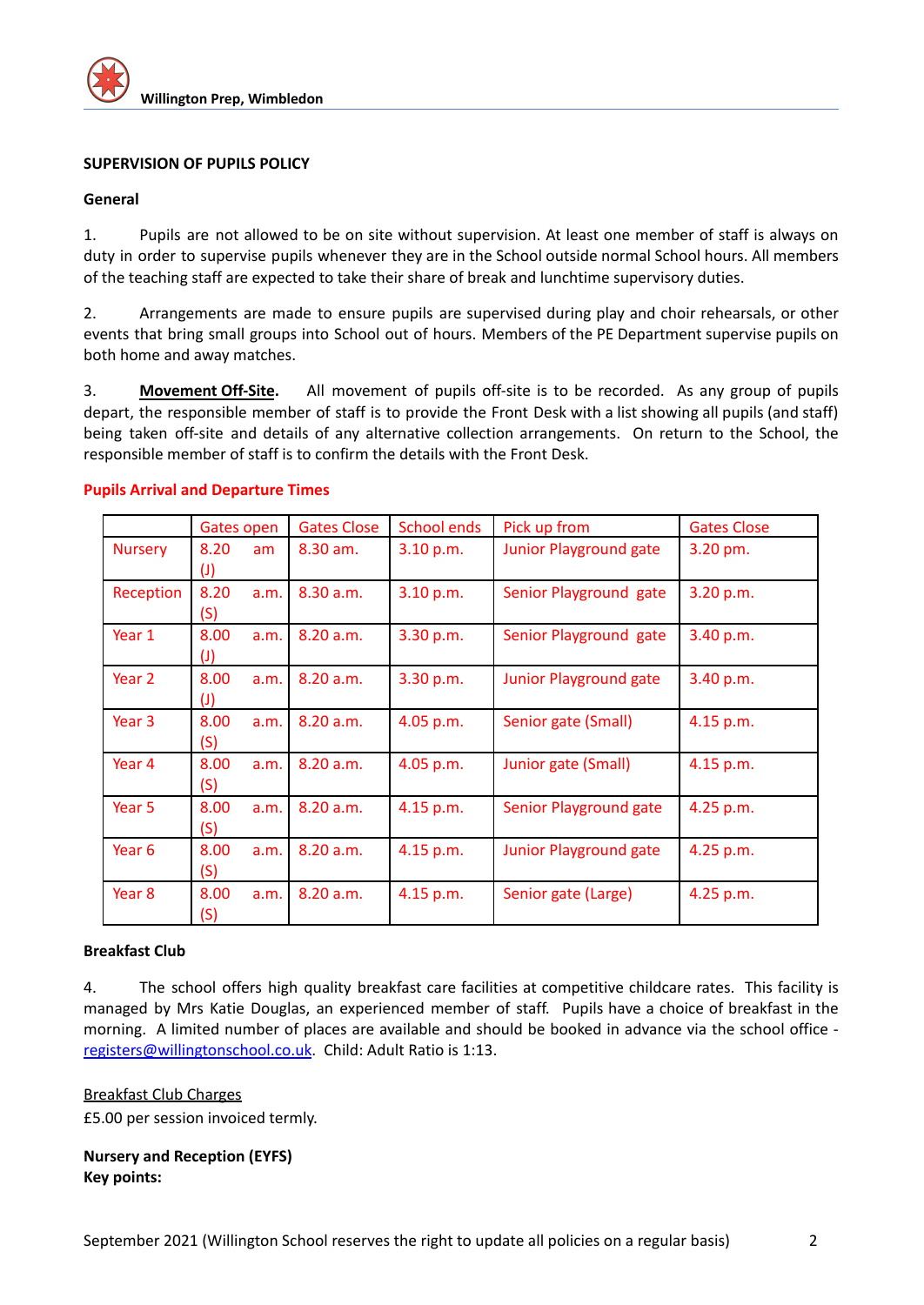-The staffing arrangements in EYFS meet the needs of all the children and follow published EYFS Statutory Guidance from the DfE for staffing ratios.

-Children are within sight and hearing of staff and always within at least either sight or hearing.

-Only those aged 17 or over are included in ratios (staff under 17 are supervised at all times).

-Students on long term placements, volunteers and staff working as apprentices are included in the ratios if they are old enough and we are satisfied that they are competent and responsible.

5. Nursery and Reception children enter the School via the Senior Playground gate, where there will be a teacher on duty from 8.20 a.m. Parents should not take their children to the classroom earlier than 8.30 am as staff will be preparing the resources for the day and at meetings or elsewhere in the School until then. Parents should not leave their children unattended in the classroom or enter any other parts of the School. Parents arriving or departing after 8.30 am or who wish to visit other parts of the School must book in and out at the front desk.

6. Collection. Nursery and Reception parents are legally required to provide in-writing up-to-date contact details, together with the names of those adults who are authorised to collect their child and any alternative arrangements for collection. Last minute arrangements may be confirmed in a telephone call to the School Office or by email to [registers@willingtonschool.co.uk](mailto:registers@willingtonschool.co.uk). If the person collecting is unknown to the School, there needs to be a written security measure in place (for example a password), together with the name and description of that person. Nursery and Reception staff will not release a child to an unauthorised individual. Where necessary, additional information regarding legal responsibility for the child, and information about anyone who is legally restricted from access to the child, must be provided (See Separation and Divorce below).

7. Friday Afternoons Early Collection. On Fridays, parents have the option to collect Reception pupils at 12.30 p.m. after Games, or at 1.15 p.m. after lunch. Many parents have found this choice beneficial, as Reception pupils are often tired by the end of the week and it is advised that parents consider taking up this option, especially in the first two terms. However, pupils may stay until normal finishing time at 3.10 p.m.

# **EYFS Uncollected Child Policy**

8. Should a Nursery or Reception pupil remain uncollected at the end of the School day, staff supervision will of course continue to ensure the safety of the child and seek to cause as little distress as possible. All late collections are from the main entrance.

9. If a parent is unable to collect their child at the normal end of the School day, they should contact the Office as soon as possible, so that backup measures may be put into place. When a parent is not at their normal place of work or at home, they must supply the School with an alternative contact number.

10. In the event that a Nursery and Reception (EYFS) pupil is not collected at the normal time:

- a. Staff supervision will continue until 4.00 pm, at no extra cost.
- b. Between 4.00 pm and 6.00 pm, **After School Care Club** (to include light refreshments and quiet activities) will be provided at a cost of £3.00 per ½ hour or part ½ hour.
- c. In the event that a child has not been collected by 6.00 pm, following repeated efforts to contact the parent/emergency contact, Social Services will be contacted. Any pupils collected after 6.00 pm will be charged at a rate of £6.00 per ¼ hour or part ¼ hour.

# **Arrivals Junior Gate**

11. The Junior Playground gate opens at 8.00 a.m. every morning for Years 1&2 until 8.20 am and Nursery children will enter the gate at 8.20 am and it will be shut at 8.30 a.m. Pupils will be supervised in the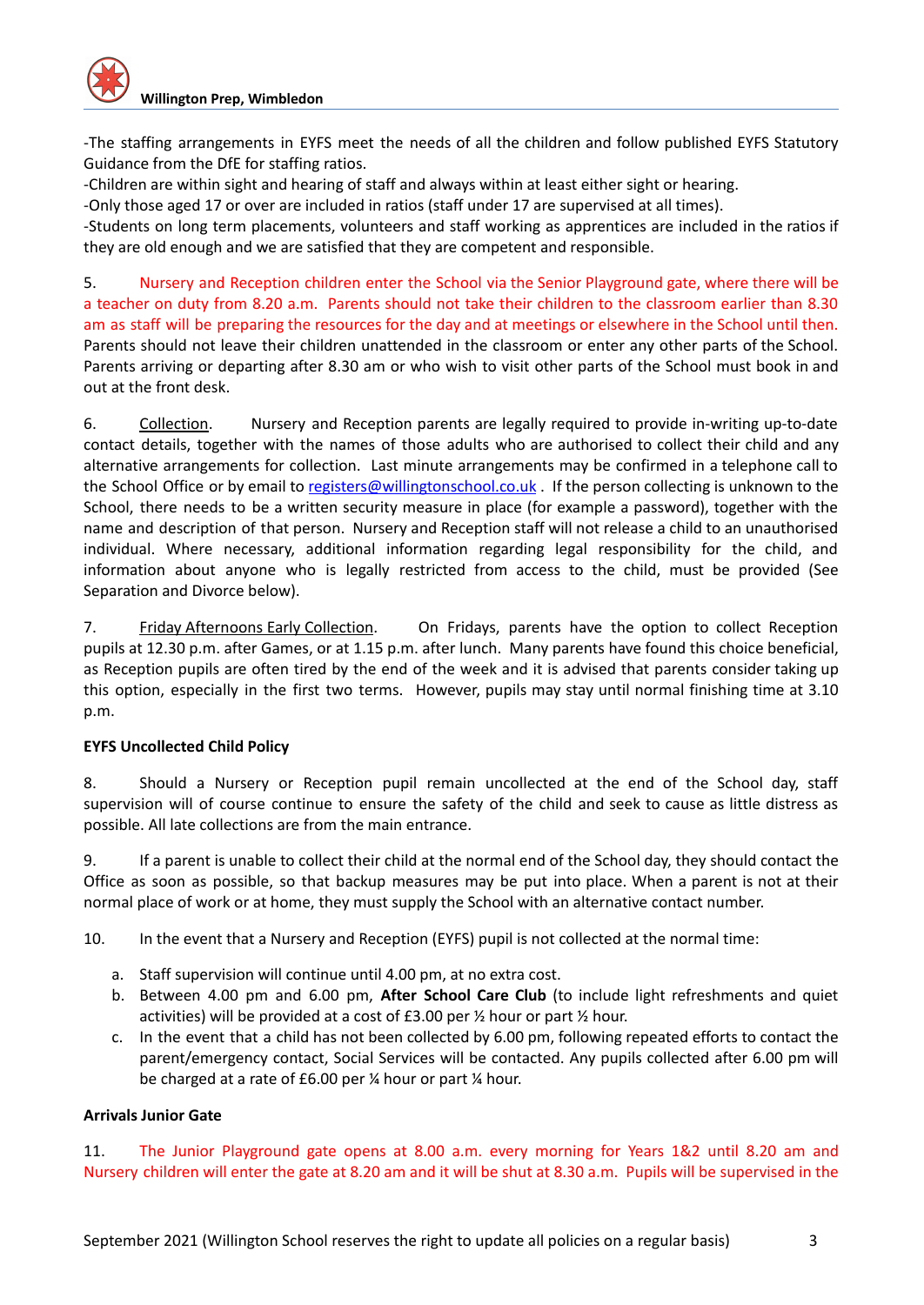playground until registration. Parents and other children are not permitted to enter the building other than by signing in through the main entrance. Accompanying siblings must be kept under parental supervision and are NOT permitted to run around the playground or climb on the play frame. Nursery parents must take their child to the Nursery classroom door. The gate is securely locked once all Nursery parents have left.

12. Pupils (and parents) who need to enter the building before 8.20 a.m. (for clubs etc) must enter through the main door and book in at the Front Desk.

13. If it is very wet, Year 2 stays under the covered area in the playground and Year 1 is supervised in the spare classroom until 8.20 am when their teacher collects them. Nursery children go straight into their classrooms.

Pupils may be taken to the Hall, where they will be supervised by staff.

# **Arrivals Senior Gate**

14. The Senior gate opens at 8.00 a.m. and closes at 8.20 am for Years 3-8. The gate is reopened at 8.20 am for Reception children to come into school.

15. The Senior Playground will be supervised from 8.00 a.m. - 8.20 a.m. at which time the pupils will go to their classes for registration. Pupils arriving after this time must enter the School through the Main Entrance, where they should sign in at the Front Desk. The gate remains supervised by a member of staff from 8.20 am to 8.30 am for Reception children.

16. If it is very wet, the pupils may be allowed to enter the School early under staff supervision. Reception children go straight into their classrooms.

## **Late Arrival/Early Collection**

17. Any pupil arriving after the gate closes at 8.20 am or 8.30 am for EYFS (when the pupils are Registered) is to enter the School by the Main Entrance and their late arrival is to be registered at the Front Desk. Any early collection of pupils is to be arranged at the Front Desk or by email to [registers@willingtonschool.co.uk](mailto:registers@willingtonschool.co.uk) and their early departure is to be recorded at the Front Desk.

## **Alternative Collection Arrangements**

18. All alternative collection arrangements are to be recorded at the Front Desk or by email to [registers@willingtonschool.co.uk](mailto:registers@willingtonschool.co.uk). This includes early collection, collection from an off-site location, or collection from an after-School club or activity.

# **Collection**

19. Pupils in Nursery, Years 2, 4 & 6 should be collected from the Junior Gate. They will not be permitted to leave the premises until a parent (or named adult) is in view of the Class Teacher and on the correct side of the road. Pupils should be collected promptly. In the event of a delayed collection, please contact the School Office. The pupil will be looked after without additional charge until 4.00 p.m. after which time late supervision charges will be raised.

20. Pupils in Reception, Years 1, 3, 5 & 8 must leave the School by the Senior Playground gate, under the supervision of a member of staff. Pupils who have not been collected by 4.15 p.m will be supervised (without additional charge) in the **After School Care** until 5.00 pm after which time late supervision charged will be raised.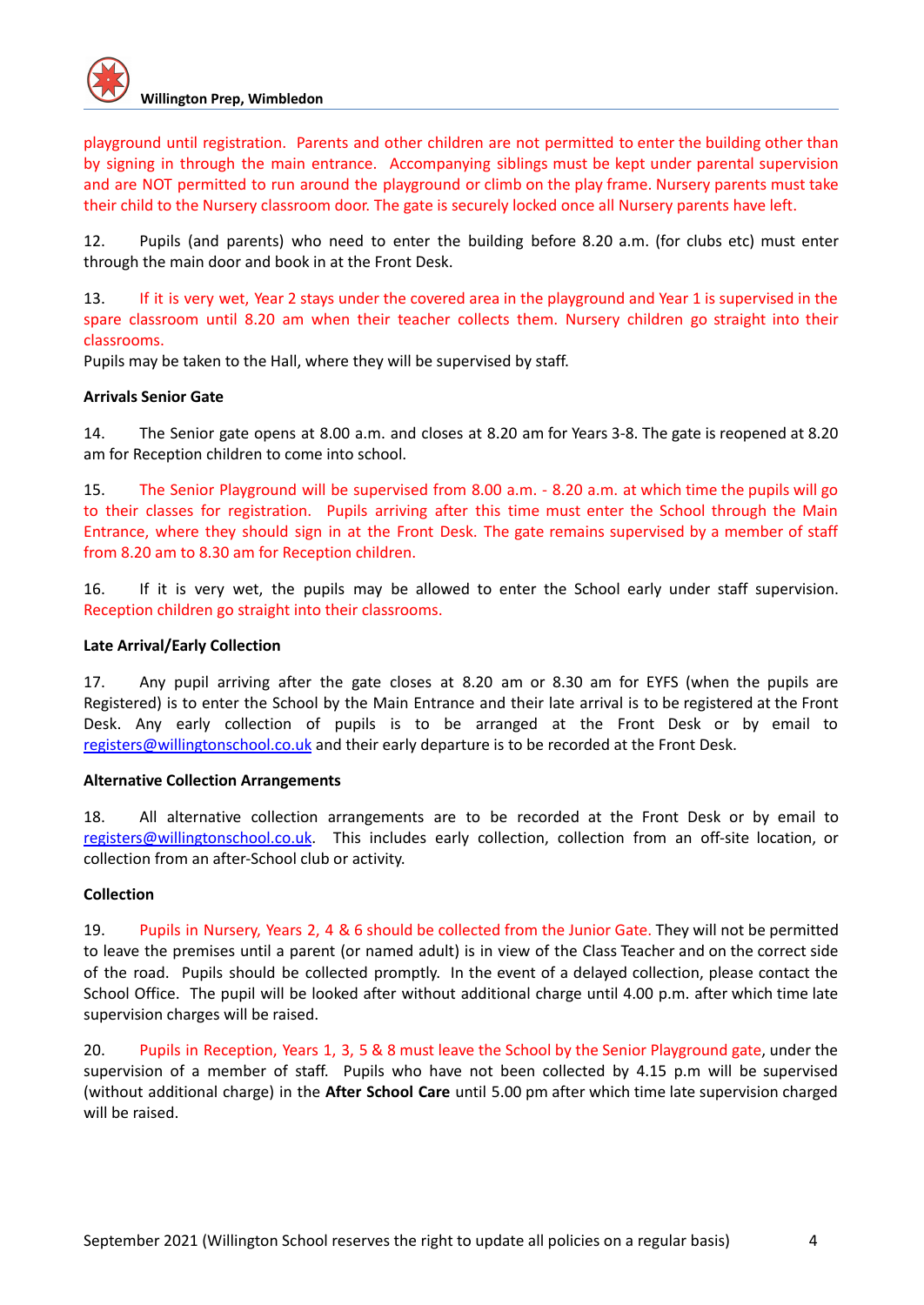

21. For Years 1-8, where arrangements have been made to take home another pupil, please notify the Class Teacher, either by word of mouth or by letter, on the morning of the day that this is due to take place. For pupils in Nursery and Reception, written confirmation is always required.

22. From Year 5 upwards, pupils are permitted to walk home from School or Drax (our playing fields), on condition that written notification has been provided to the School Office.

## **After School Care Provision - Sunset Club**

23. Sunset Club is delivered on behalf of the school by EzeeSport, managed by Mrs Crawford and supported by Miss Baptiste. The children are provided with a range of stimulating indoor and outdoor activities and have opportunities to do homework if required. A limited number of places are available. Child:Adult ratio is 1:13. Bookings and payments are made via the EzeeSport booking facility [https://ezeesport.com/pages/sunset-club.](https://ezeesport.com/pages/sunset-club) Unlike Breakfast club, payment is required at the time of booking to secure a place.

## Sunset Club Charges

3:10 to 4:00 pm - free to siblings or a flat fee of £5 4:00 to 6:00 - £8.50 per hour or part hour.

Parents are requested to contact the School Office if they are going to be late collecting. This can be at the front desk, by telephone to 02089447020 or by email to [registers@willingtonschool.co.uk.](mailto:registers@willingtonschool.co.uk) Parents will be asked to book a last minute place via the EzeeSport booking facility and make payment via the link.

# **Registration**

28. We take a register of pupils at the start of the morning and afternoon sessions. Parents are responsible for notifying the School by 8.20 a.m. by telephone or email [registers@willingtonschool.co.uk](mailto:registers@willingtonschool.co.uk) if their child is absent for any reason. The School will contact the parent if a child fails to arrive at School without an explanation. Pupils being taken out for appointments during the School day must be signed out. Form teachers fill out the electronic registers on isams using the answers: yes/no/late. The symbol 'C' is used for authorised absences and 'i' for illness. If the reason is unknown, the office will phone the parents of the absent child. The School Office will notify the Head of Pastoral if a pupil has continued illness or reasons for absence.

During a lockdown period children are registered remotely and the symbol 'X' is entered into the registers by the form teachers. Children must be registered as normal (morning and afternoon) when working remotely. It is the responsibility of the bursar to inform the Department of Education of any children or staff who have been diagnosed with Covid19 and key worker children or staff present in the school.

## **Supervision during Break Times**

29. Pupils are supervised by duty members of staff during morning and afternoon breaks. During lunch, pupils are seated at a table in the Hall where members of staff will monitor their eating and their table manners. Any concerns should be recorded and/or discussed at staff meetings.